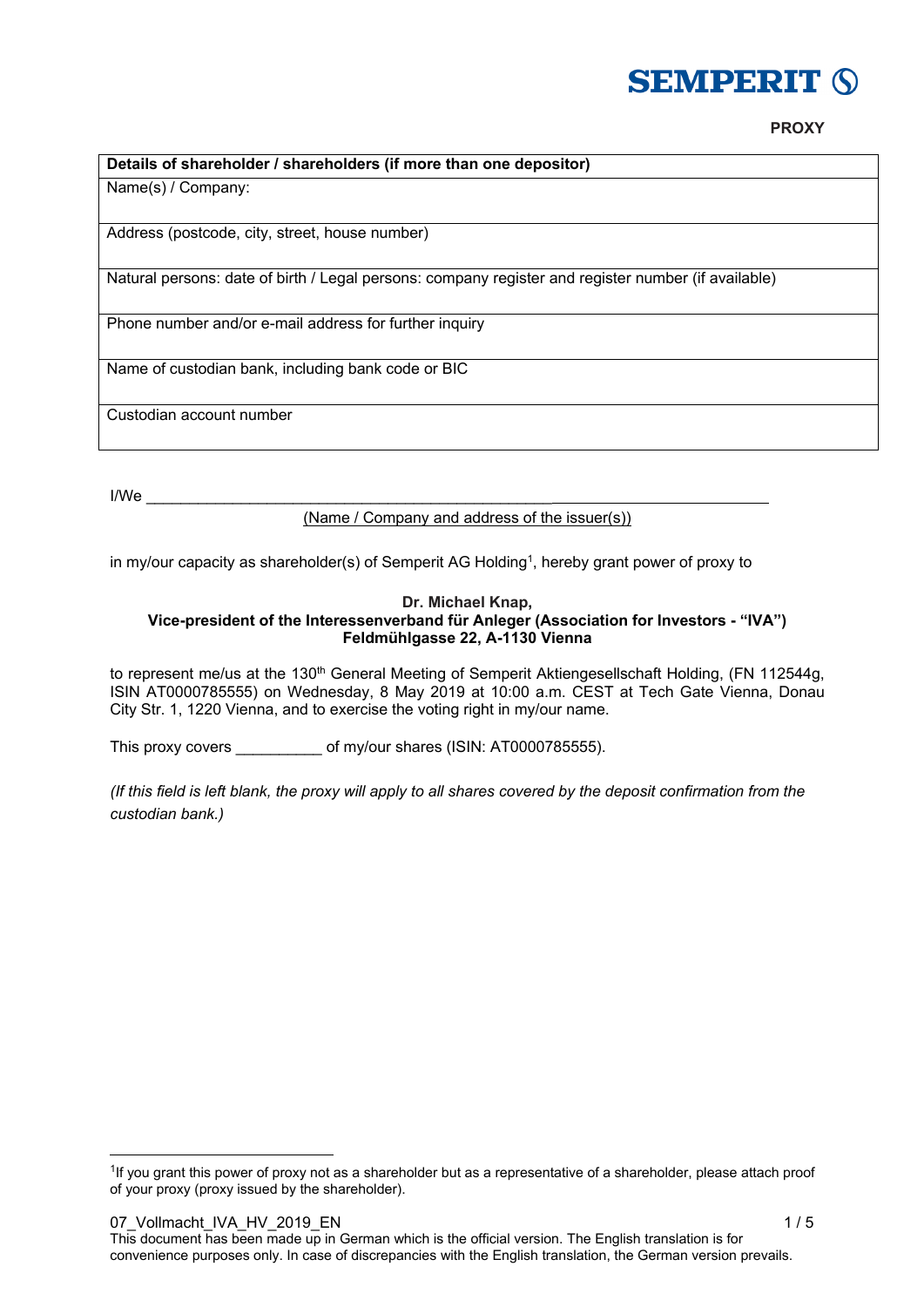

**Item 2: Adopting a resolution on discharge of the Members of the Management Board for the business year 2018** 

| <b>YES</b> | <b>NO</b> | <b>Abstain</b> |
|------------|-----------|----------------|
|            |           |                |

**Item 3: Adopting a resolution on discharge of the Members of the Supervisory Board for the business year 2018** 

|  | 0 |
|--|---|

**Item 4: Appointment of an auditor to audit the annual financial statements and the consolidated financial statements for the financial year 2019** 

| <b>YES</b> | ΝO | <b>Abstain</b> |
|------------|----|----------------|
| ( )        | O) | ו              |

#### **Item 5: Elections to the Supervisory Board**

**1. Election of Dipl. Betriebswirt Peter Edelmann** 

| <b>YES</b> | <b>NO</b> | <b>Abstain</b> |
|------------|-----------|----------------|
|            |           |                |

# **2. Election of Mag. Birgit Noggler**

| <b>YES</b> | <b>NO</b> | <b>Abstain</b> |
|------------|-----------|----------------|
|            | O         | ( )            |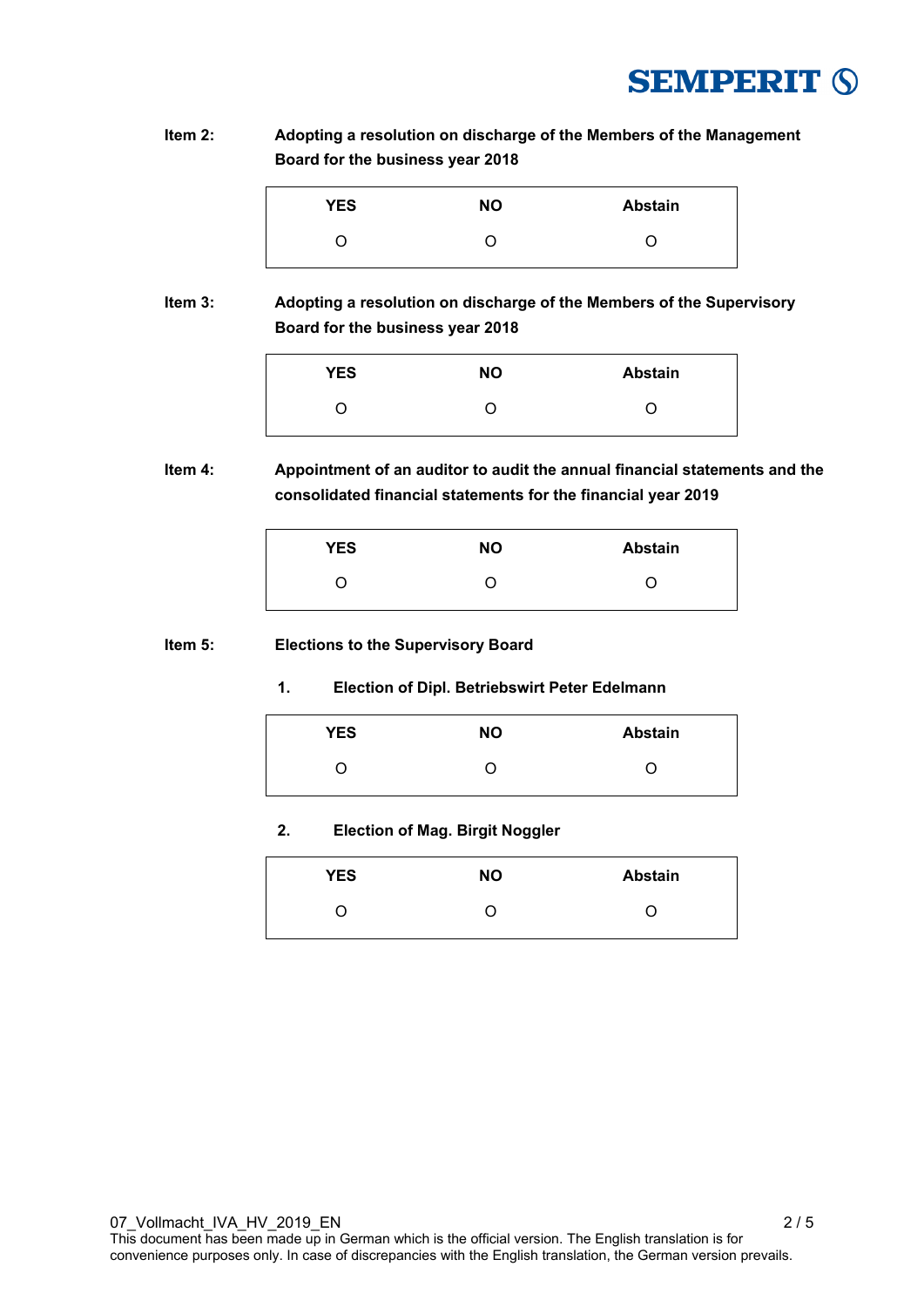

**3. Election of Mag. Patrick Prügger** 

| <b>YES</b> | ΝO | <b>Abstain</b> |
|------------|----|----------------|
|            | O  |                |

**Item 6: Adopting a resolution on the remuneration of Members of the Supervisory Board for the business year 2018** 

| <b>YES</b> | <b>NO</b> | <b>Abstain</b> |
|------------|-----------|----------------|
|            |           |                |

# **Item 7: Adopting a resolution on the remuneration of Members of the Supervisory Board for the business year 2019 in advance**

| <b>YES</b> | <b>NO</b> | <b>Abstain</b> |
|------------|-----------|----------------|
|            |           |                |

In case of a previously unknown or amended resolution proposal by a shareholder during the General Meeting, such resolution proposal is to be refused:

| <b>YES</b> | <b>NO</b> | <b>Abstain</b> |
|------------|-----------|----------------|
|            |           |                |

If an individual vote takes place on an agenda item, an instruction issued in this regard shall apply to each individual sub-item. Without an explicit voting instruction on a specific agenda item the proxy is invalid with regards to this agenda item.

The proxy is permitted to grant a sub-proxy.

The voting instruction to agenda items 2 to 7 refer to the resolution proposals of the Management and Supervisory Board as they were made available for download on the website of the Company pursuant to the invitation.

# **Information to shareholders regarding data processing**

# **1. Which personal data of shareholders is processed and for what purposes?**

Semperit AG Holding processes personal data of shareholders (in particular those pursuant to Sec 10a sub-section 2 Stock Corporations Act, i.e. name, address, date of birth, number of the securities deposit, number of shares of the shareholder, type of share if applicable, number of the voting card and, if applicable, name and date of birth of the proxy holder) on the basis of the applicable data protection regulations, in particular the European General Data Protection Regulation ("GDPR") and the Austrian Data Protection Act ("DSG"), in order to enable shareholders to exercise their rights at the General Meeting.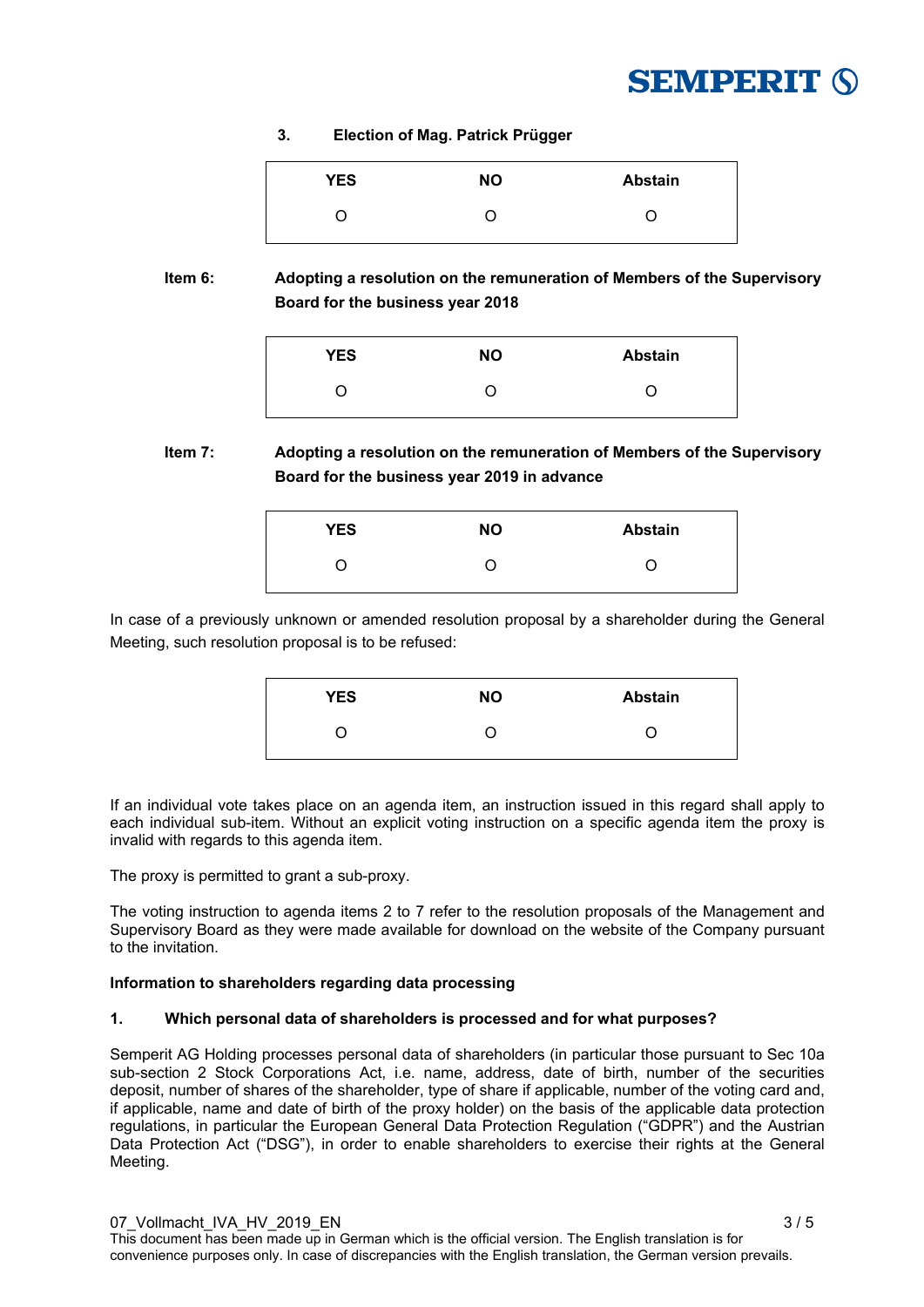

In this connection the shareholders' personal data is processed for the following purposes:

- Organization and holding of General Meetings, including verification of the right to attend/power of proxy and determination of the voting ratio
- Participation of shareholders in the General Meeting and exercise of shareholder rights
- Preparation of registration, power of proxy and attendance lists
- Preparation of the minutes of the General Meeting
- Fulfillment of compliance obligations, including recording, disclosure and reporting obligations.

The processing of the shareholders' personal data is mandatory for the participation of shareholders and their representatives in the General Meeting in accordance with the Stock Corporations Act. The legal basis for the processing therefore is Article 6 sub-section 1 lit c GDPR (compliance with a legal obligation). For the processing Semperit AG Holding is controller as defined in Art 4 pt. 7 GDPR.

### **2. To whom is the shareholders' personal data transferred?**

Semperit AG Holding uses external service providers, such as notaries, lawyers, banks and IT service providers, for the purpose of organizing the General Meeting. These service providers receive only such personal data from Semperit AG Holding as is necessary for the performance of the commissioned service, and, where they are processors as defined in Art 4 pt. 8 GDPR, process the data solely on instructions of Semperit AG Holding. Where legally required, Semperit AG Holding has concluded a data protection agreement with these service providers.

If a shareholder participates in the General Meeting, all present shareholders or their representatives respectively, the members of the Management Board and Supervisory Board, the notary and any other person with a legal right to attend may view the list of participants stipulated by statute (section 117 Stock Corporations Act) and thereby also have access to the personal data contained therein (inter alia name, place of residence, shareholding relationship). Semperit AG Holding also has the statutory obligation to submit the shareholders' personal data (in particular the list of participants) to the commercial register at the competent commercial register court (section 120 Stock Corporations Act) as part of the notarial protocol.

In addition, the shareholders' personal data may also be transferred to the competent authorities or bodies if necessary.

### **3. How long is the shareholders' personal data stored?**

Shareholders' data will be anonymized or deleted as soon as it is no longer necessary for the purposes for which it was collected or processed, and no other legal obligations require further storage. Obligations to provide evidence and to retain records arise in particular from corporate, stock corporation and takeover law, from tax and duties law as well as from anti money laundering regulations. If legal claims are made by shareholders against Semperit AG Holding or vice versa by Semperit AG Holding against shareholders, the storage of personal data serves to clarify and enforce claims in individual cases. In connection with proceedings before civil courts, this can lead to storage of data for the duration of the statute of limitations plus the duration of the court proceedings up to its legally binding conclusion.

### **4. What rights do shareholders have with regard to their personal data?**

Every shareholder has a right to access, rectification, restriction, objection and deletion at any time with regard to the processing of personal data as well as a right to data portability in accordance with Chapter III GDPR. Shareholders can assert these rights against Semperit AG Holding free of charge at the following point of contact: Semperit AG Holding attn. of Rechtsabteilung, Modecenterstrasse 22, 1031 Vienna E-Mail: data.privacy@semperitgroup.com.

In addition, shareholders have the right to lodge a complaint with the data protection supervisory authority pursuant to Article 77 GDPR.